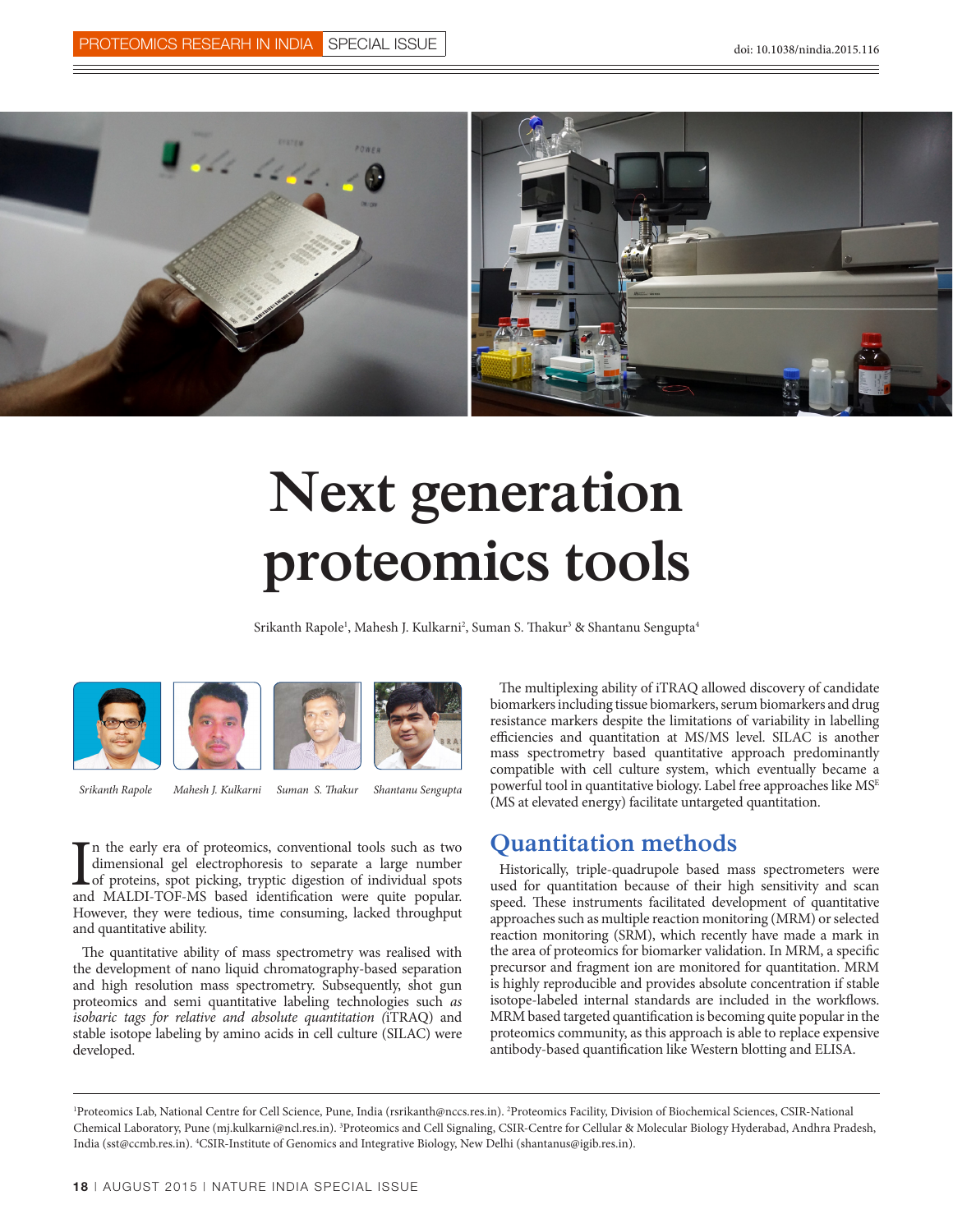Several recent studies have used this approach for targeted quantitation. One such example is quantification of cancer related proteins in body fluids using targeted protemics<sup>1</sup>. The sensitivity, selectivity and scan speed of triple quadrupole mass spectrometers have been incorporated into high resolution mass spectrometers such as QTOF and Orbitraps, for identification and quantification of the proteome. ABI5600, Q-Exactive HF and Xevo G2 XS QTOF are some of the instruments that can perform the dual functions of identification and quantitation.

MRM performed on QTOFs and Orbitraps are called pseudo MRM or high resolution MRM (HR-MRM). Sometimes it is also referred to as parallel reaction monitoring (PRM). Unlike MRM, in PRM it is not possible to monitor the specific fragment ion during acquisition. Post mass spectral acquisition, extracted ion chromatograms (XIC) for selected ions are used for quantitation. The high scan speed facilitates development of sequential window acquisition of all theoretical mass spectra (SWATH).

In this approach, a spectral library is created by information dependent acquisition (IDA), later the instrument is specifically tuned for the selection of precursor ions from an overlapping window of 25 m/z spread over a precursor mass range of 400-1250 m/z window 25 m/z wide. Peptides are quantitated by targeted data extraction of SWATH-MS data.

#### **Post-translational modifications**

Post-translational modifications are vital for regulating a number of cellular processes and cellular control mechanism. High resolution accurate mass spectrometers like TOFs and Orbitraps also facilitate better characterisation of PTMs. Various mass spectrometric strategies like MS/MS, neutral loss and electron transfer dissociation (ETD) are being used for precise characterisation of PTMs. However, the quantitation of PTMs heavily relies on the fragment ion library. Thus construction of fragment ion library for synthetically modified peptides becomes a prerequisite for quantification of PTMs. Once the library for the modified peptide is established, the PTMs can be quantified by either MRM, PRM or SWATH. One of the inevitable consequences of post-translational modifications is generation of various 'proteoforms'. They also arise as a result of genetic variations, mutations and splicing.

Proteoforms are important since they can be differentially expressed in disease conditions and activate different pathways leading to completely different disease physiology. Proteoforms play an important role in biological processes and could be potentially used as biomarkers. One of the popular examples of such proteoforms is HbA1c, or glycated haemoglobin, used as a diagnostic marker to assess glycaemic status over preceding 100- 120 days.

There is an increasing need to discriminate and quantify such isoforms with accuracy and efficiency. But highly homologous amino acid sequences and a great variation in their cellular concentrations pose a major challenge. However, advancements in mass spectrometry-based techniques have now enabled the identification and quantification of these protein isoforms.

#### **Bottom-up or top-down?**

A major roadblock in identification of proteoforms using the popular bottom-up approach is that very few peptides of an intact protein can be detected unambiguously. In most cases, the unique peptide of an isoform may be missed or may remain undetected. Thus, the top-down approach can be useful as it provides more information about the single intact protein.

Top-down proteomics is one of the classical techniques in mass spectrometry with great potential. It is not as popular as the bottomup approach due to its complexity – it is still in the developing phase.